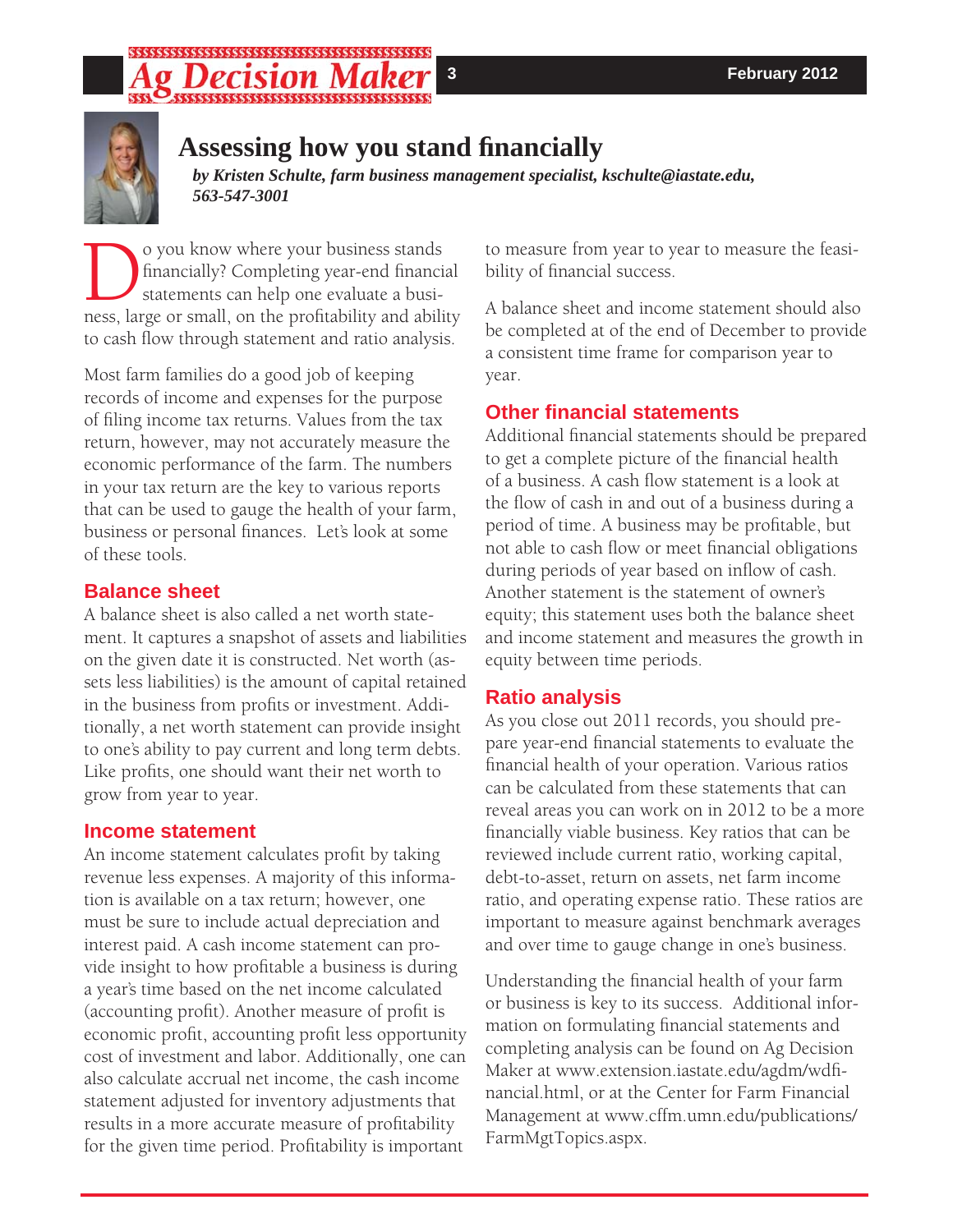#### ecision N **Research briefs from ISU Department of Economics**

## **Estimating the Importance of the Ethanol Industry to the Iowa Economy in 2011**

#### *Swenson, David A.*, December 2011

At ISU we produce estimates of the total value of certain industries to the state's economy using modeling systems that contain up-to-date secondary data on the major components of industrial production in the state. We, for example, periodically describe the importance of agriculture and ag-related manufacturing to jobs and incomes in Iowa for the College of Agriculture and Life Sciences as it promotes its education and outreach services to its many and diverse stakeholders. Similar studies have been done for manufacturing clusters, like the Cedar Rapids area food and kindred products manufacturing sector, or whole industries, like the state's vaunted insurance sector.

This report summarizes the ethanol industry's value to the state of Iowa using the same methods ISU employs with other industries it periodically evaluates as well as the same methods it has deployed in previous studies of Iowa's ethanol sector.

Full text available at: http://www.econ.iastate.edu/ sites/default/files/publications/papers/p14755-2011-12-30.pdf.

#### **Does the Jack of All Trades Hold the Winning Hand?: Comparing the Role of Specialized Versus General Skills in the Returns to an Agricultural Degree** *Artz, Georgeanne M.; Kimle, Kevin; Orazem, Peter,*  WP #11021, November 2011

This paper examines the roles of specialized versus general skills in explaining variation in the returns to an agriculture degree across majors inside and outside the agricultural industry. The focus on returns by sector of employment is motivated by the finding that most agricultural majors are employed in non-agricultural jobs. A sample of alumni graduating from a large Midwestern Public University between 1982 and 2006 shows that alumni with majors more specialized in agriculture

earned a premium from working in the agriculture industry, but this advantage has diminished over time. More generally trained agriculture majors earn more outside than inside agriculture, and their advantage has increased over time. During sectoral downturns in the agriculture economy, more specialized majors suffer large pay disadvantages compared to more generally trained agriculture majors and majors in other colleges. These findings suggest that greater levels of specialization may limit a graduate's ability to adjust to changing economic circumstances. Agriculture degree programs could benefit from curriculum innovations focused on developing more generalized skills.

Full text available at: http://www.econ.iastate.edu/ sites/default/files/publications/papers/p14591-2011-11-10.pdf.

## **Environmental Impacts of Emerging Biomass Feedstock Markets: Energy, Agriculture, and the Farmer**

*Rebecca S. Dodder, Amani Elobeid, Timothy L. Johnson, P. Ozge Kaplan, Lyubov A. Kurkalova, Silvia Secchi, Simla Tokgoz,* December 2011 [11-WP 526]

The tighter linkages between energy and crop markets due to recent climate and energy legislation in the US have large potential environmental impacts beyond carbon sequestration and climate mitigation. These range from effects on water quality and quantity, soil erosion, habitat and biodiversity preservation. These impacts are very location and management-decision specific, as they are the product of atomistic decisions and depend on soil and landscape specific variables. In order to fully understand the effects of biomass markets, the new and stronger linkages and feedback effects between national- and global-scale energy and commodity markets must be properly understood and identified using an integrated perspective. We discuss the various interactions between agricultural and energy markets and their environmental impacts for existing biomass crops and detail how these interactions may be strengthened with the emergence of corn stover as a second generation biofuel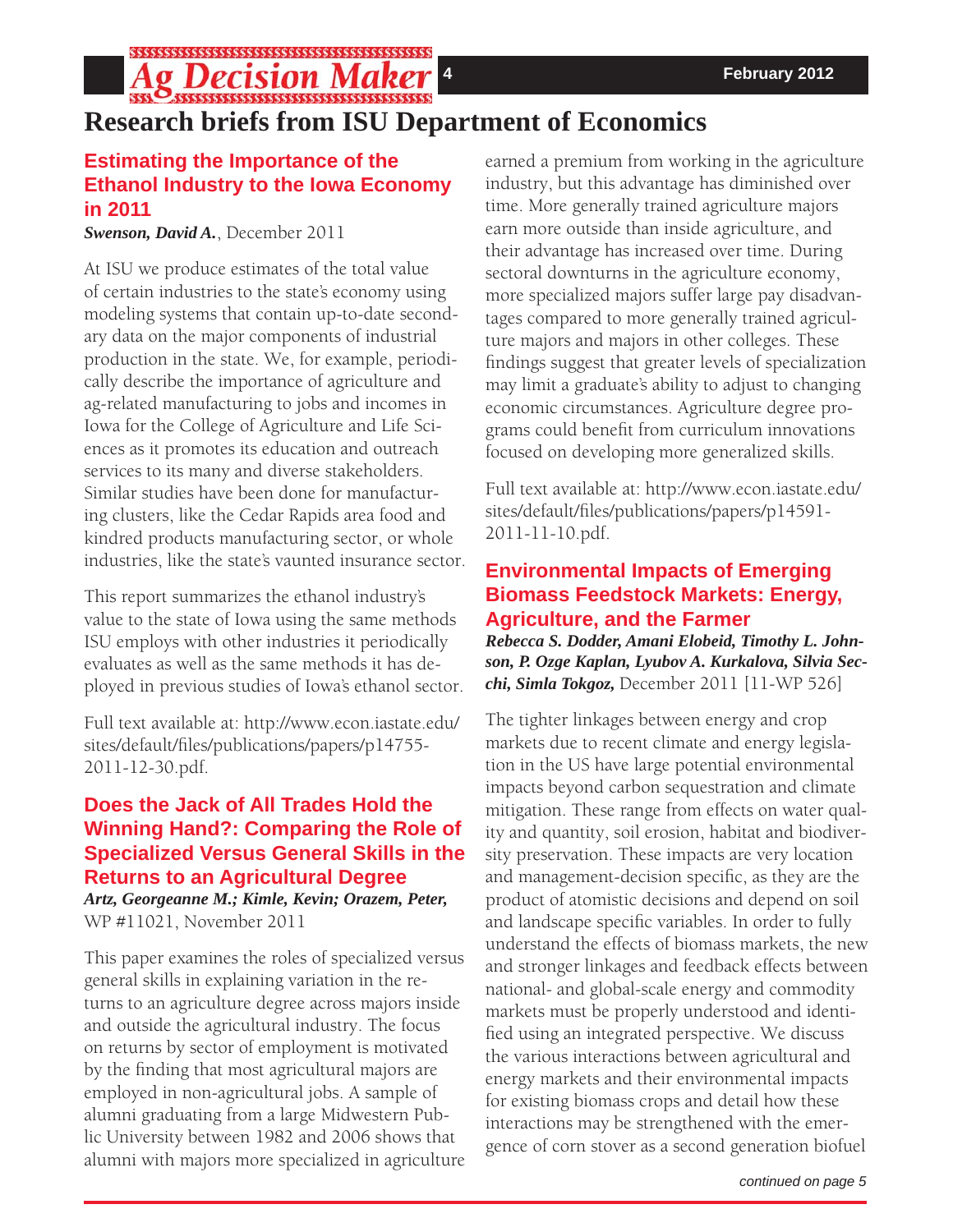# 

*Research briefs from ISU Department of Economics, continued from page 4*

feedstock. The tighter coupling of land use and management and energy systems needs to be accounted for to ensure that we have accurate indicators of the sustainability of biomass as an energy resource.

Full text available at: http://www.card.iastate.edu/ publications/dbs/pdffiles/11wp526.pdf.

#### **In the news...**

#### *New online game helps farmers develop crop marketing skills*

Chad Hart, ISU's grain extension economist, talks about a new online tool that helps farmers improve strategies for selling cash corn and soybeans, and learn how to use futures and ag options in marketing. Read the story by Ron Swoboda of Wallaces Farmer, in the December 2011 edition at: http:// magissues.farmprogress.com/WAL/WF12Dec11/ WF01%20to17.html

#### *Swenson discusses Iowa's economy and demographics on C-SPAN's Washington Journal*

Dave Swenson, associate scientist with the Department of Economics, spoke with C-SPAN's Washington Journal about the demographics of Iowa's population and the underpinnings of the economy which make it stand apart from other states. Watch the interview at: http://www.c-span. org/Events/Washington-Journal-for-Friday-December-30/10737426741/

#### *Babcock analyzes expiration of ethanol tax credit on NPR*

The multi-billion dollar subsidy for ethanol has expired, which had been in place for more than 30 years. Bruce Babcock, the Cargill endowed chair of energy economics at Iowa State University, spoke to National Public Radio's Linda Wertheimer about the effects of the subsidy expiring on both the ethanol industry and consumers. Listen to the interview at: http://www.npr. org/2012/01/03/144605485/congress-ends-era-ofethanol-subsidies

## *High land prices, high commodity prices make this a great time, bad time to start farming*

With farm land prices reaching record levels, and demand for agricultural products higher than ever, this is the best time and the worst time for young farmers to be getting into the business, says Mike Duffy, professor of economics and director of Iowa State University Extension's Beginning Farmer Center. Read the full ISU News Service story by Daniel Kuester at: http://www.news.iastate.edu/ news/2011/dec/duffy

#### *Beghin and Jensen explore effective ways to tax sweetened products*

A 'sin tax' applied to sweetened goods on store shelves is not the most efficient, effective method of lowering caloric intake from sweet food and would be more disruptive to consumers than necessary, according to research by Professors John Beghin and Helen Jensen of the Department of Economics. To learn more about their work, read the full ISU News Service article by Dan Kuester at: http://www.news.iastate.edu/news/2011/dec/ beghinjensen

## *Fading rural vitality DMR article features Edelman (CVC) and Eathington (ReCAP)*

Dramatic losses in population in rural Iowa counties have raised serious questions about the future vitality of these areas. The issue was broached in an article by Kyle Munson of The Des Moines Register. The article featured commentary from Professor Mark Edelman, director of the Community Vitality Center, and Liesl Eathington, assistant scientist with ReCAP. Read the full article by Kyle Munson at: http://www.desmoinesregister. com/article/20111127/NEWS03/311270044/-1/ gallery\_array/Pockets-vitality-flourish-statisticsremain-grim

#### *Jensen's work on food policy featured in Stories magazine*

Helen Jensen, head of the food and nutrition policy division for the Center for Agricultural and Rural Development (CARD), and professor in ISU's Department of Economics, was profiled recently in